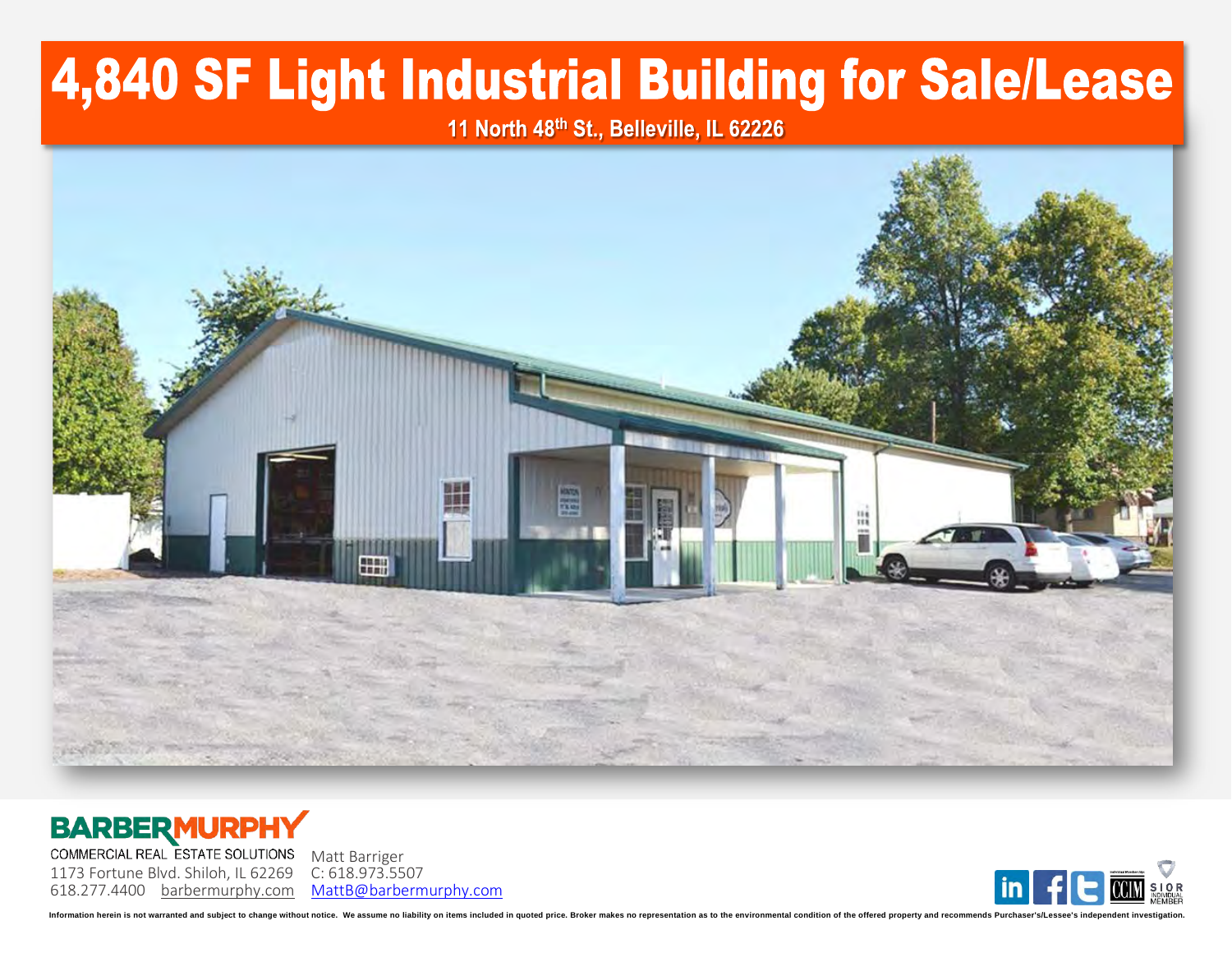## Property Summary

- Hard to find Light Industrial Building
- Drive-thru Overhead Doors
- Clear Span
- 14' Clearance to the eave
- LED Lighting & Heated Warehouse

**SALE PRICE: \$235,000 LEASE RATE: \$3,500/Month, Modified Gross**

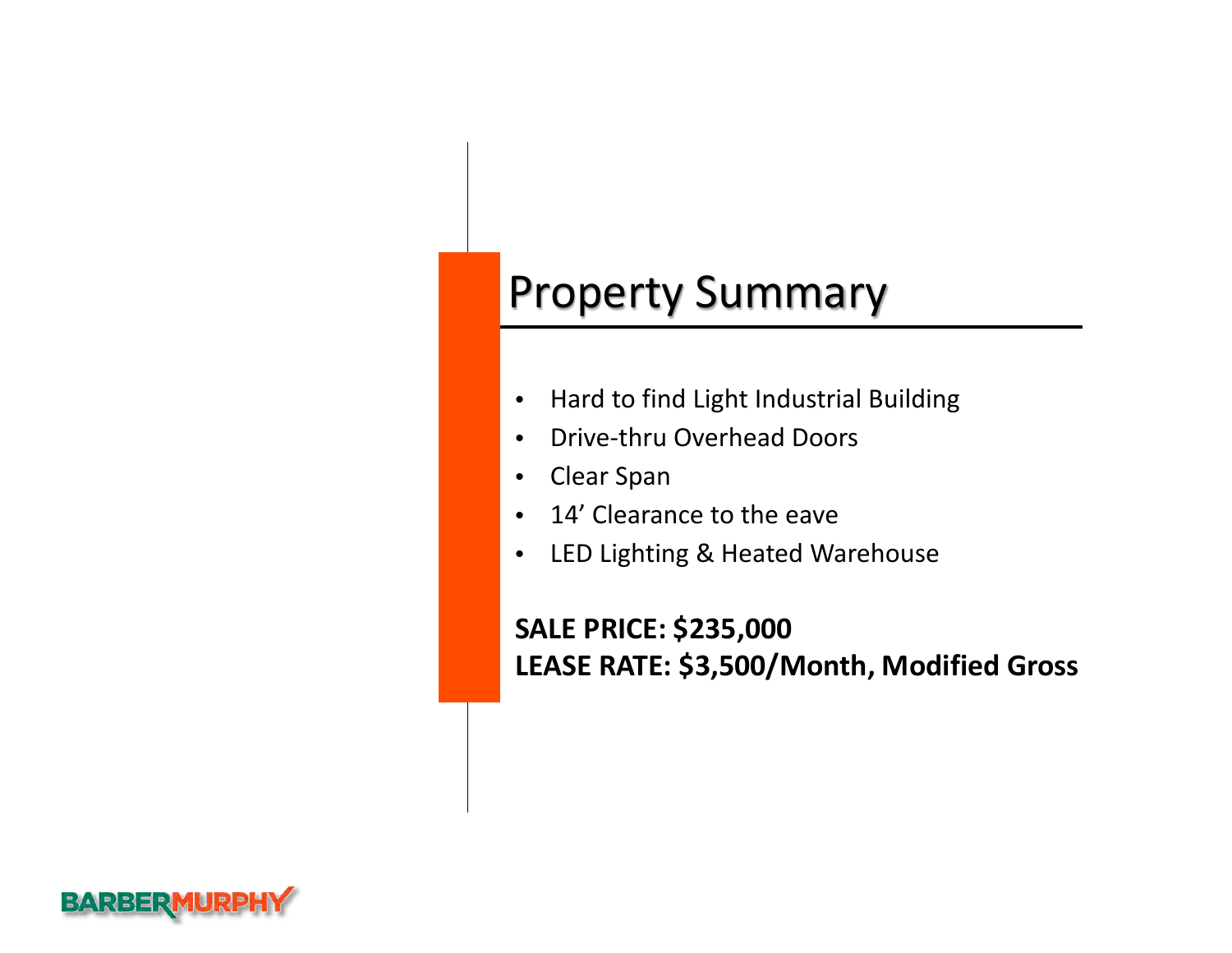## FLOOR PLAN & AREA MAP





4,840 SF Office/Warehouse 2 Private Offices Men's/Women's Restroom 4,320 SF Warehouse Space (2) 10' Drive-thru Doors Located 1 Block off West Main St.

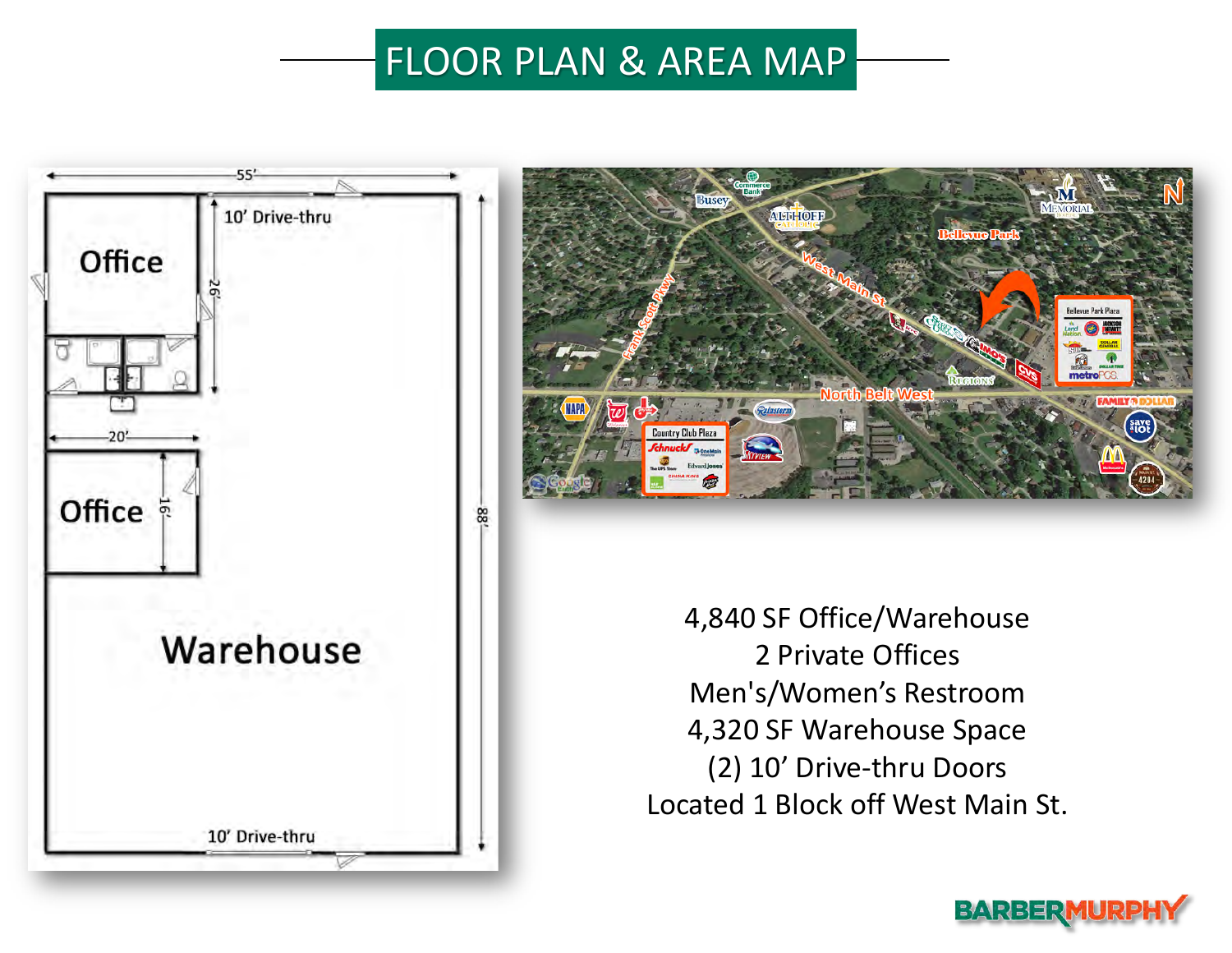## **BARBERMURPHY**<br>COMMERCIAL REAL ESTATE SOLUTIONS

| <b>Listing No: 2317</b>                      |           | <b>Total SF Available:</b>                                                |  |  |  |
|----------------------------------------------|-----------|---------------------------------------------------------------------------|--|--|--|
| <b>Industrial</b>                            |           | <b>Min Divisible SF:</b>                                                  |  |  |  |
| <b>Automotive</b>                            |           | <b>SQUARE FOOT INFO:</b>                                                  |  |  |  |
| 11 North 48th Street<br>Belleville, IL 62226 |           | <b>Building Total:</b><br><b>Total Available:</b><br><b>Direct Lease:</b> |  |  |  |
| <b>SALE INFORMATION:</b>                     |           | Sublease:                                                                 |  |  |  |
| For Sale:                                    | Yes       | Office:                                                                   |  |  |  |
| Sale Price:                                  | \$235,000 | Warehouse:                                                                |  |  |  |
| Sale Price/SF:                               | \$48.55   | <b>Min Divisible:</b>                                                     |  |  |  |
| <b>CAP Rate:</b>                             |           | <b>Max Contiguous:</b>                                                    |  |  |  |
| GRM:                                         |           |                                                                           |  |  |  |
| NOI:                                         |           | <b>LAND MEASUREMENTS:</b>                                                 |  |  |  |
|                                              |           | Acres:                                                                    |  |  |  |
| <b>LEASE INFORMATION:</b>                    |           | Frontage:                                                                 |  |  |  |

|  | <i><b>LEASE INFORMATION:</b></i> |  |  |  |  |
|--|----------------------------------|--|--|--|--|
|  |                                  |  |  |  |  |

| For Lease:          | Yes                   |
|---------------------|-----------------------|
| Lease Rate:         | \$3,500.00            |
| Lease Type:         | <b>Modified Gross</b> |
| <b>Net Charges:</b> |                       |
| <b>CAM Charges:</b> |                       |
| <b>Lease Term:</b>  |                       |

**Leasing Comments:**

| Total SF Available:      | 4,840 SF |
|--------------------------|----------|
| <b>Min Divisible SF:</b> | 4,840 SF |
| <b>SQUARE FOOT INFO:</b> |          |
| <b>Building Total:</b>   | 4,840 SF |
| Total Available:         | 4,840 SF |
| Direct Lease:            | 4,840 SF |
| Sublease:                | $0S$ F   |
| Office:                  | 520 SF   |
| <b>Warehouse:</b>        | 4,320 SF |
| <b>Min Divisible:</b>    | 4,840 SF |
| <b>Max Contiguous:</b>   | 4.840 SF |
|                          |          |

| <b>LAND MEASUREMENTS:</b> |        |  |  |  |
|---------------------------|--------|--|--|--|
| Acres:                    | 0.37   |  |  |  |
| Frontage:                 | 150 FT |  |  |  |
| Depth:                    | 115 FT |  |  |  |

**STRUCTURAL DATA:**



**Floor Drains:** No

| <b>PROPERTY INFORMATION:</b> |                      |                            |     |                      |            |  |
|------------------------------|----------------------|----------------------------|-----|----------------------|------------|--|
| <b>Parcel No:</b>            | 08-07.0-410-023      | TIF:                       | Yes | <b>Property Tax:</b> | \$4,683.00 |  |
| County:                      | St. Clair            | <b>Enterprise Zone:</b>    | Yes | Tax Year:            | 2020       |  |
| Zoning:                      | C-2 Heavy Commercial | <b>Foreign Trade Zone:</b> | No  |                      |            |  |
| <b>Zoning By:</b>            | City of Belleville   | Survey:                    | No  |                      |            |  |
| <b>Industrial Park:</b>      |                      | <b>Environmental:</b>      | No  |                      |            |  |
| <b>Prior Use:</b>            | Automotive           | Archaeological:            | No  |                      |            |  |

| SIRUGIURAL DATA.   |      |                       |            |                         |               |  |
|--------------------|------|-----------------------|------------|-------------------------|---------------|--|
| Year Built:        | 2005 | <b>Clearance Min:</b> | 14         | Style:                  | Metal & Frame |  |
| <b>Rehab Year:</b> |      | <b>Clearance Max:</b> | 14         | Roof:                   | Metal         |  |
|                    |      | <b>Bay Spacing:</b>   | Clear Span | <b>Exterior:</b>        | Metal         |  |
|                    |      |                       |            | <b>Floors:</b>          |               |  |
|                    |      |                       |            | <b>Floor Type:</b>      | Concrete      |  |
|                    |      |                       |            | <b>Floor Thickness:</b> | 8"            |  |